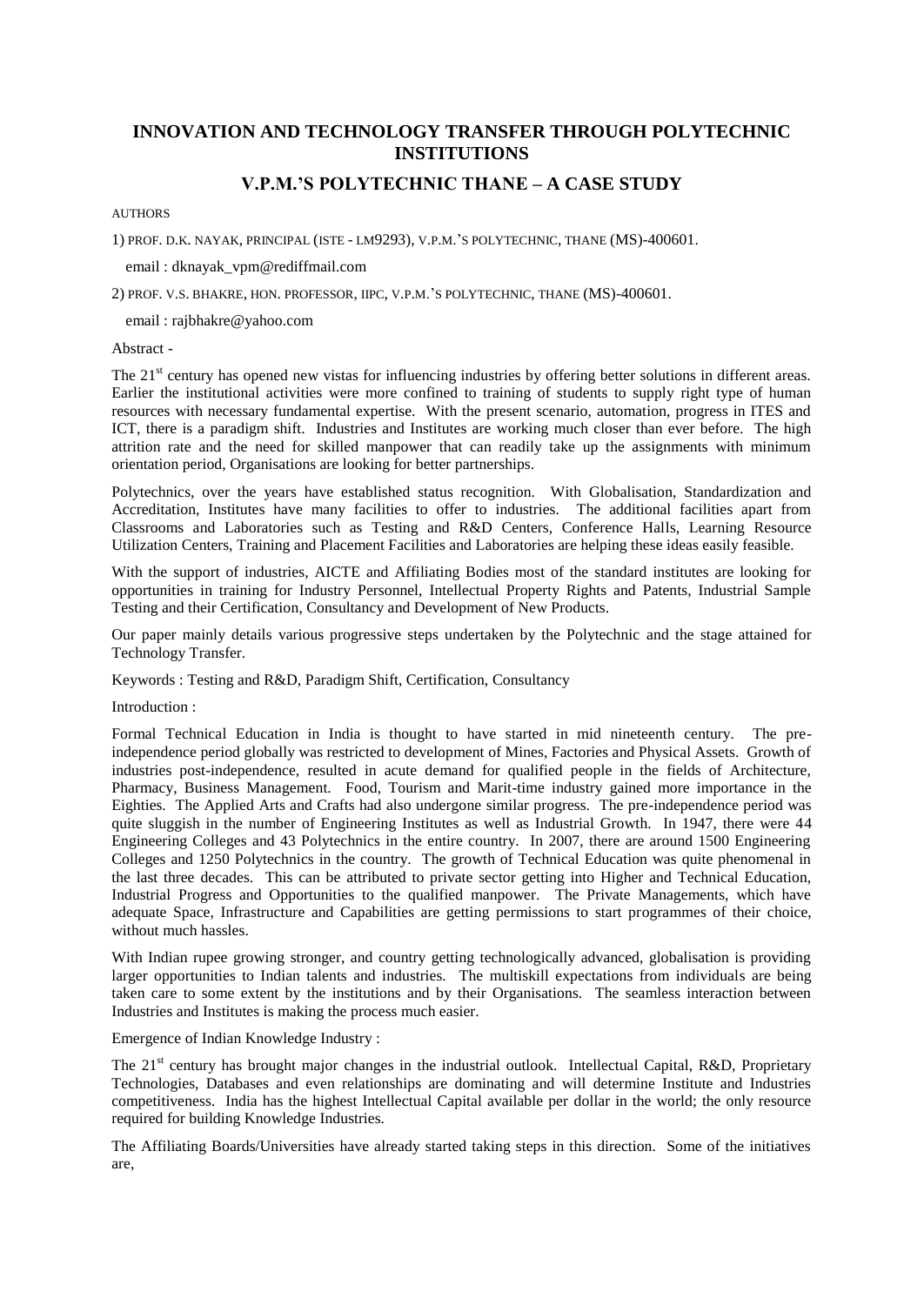- Add creativity to Curricula.
- Connectivity with various stakeholders.
- Partnership for mutual and quality growth.
- Quick adapting to new developments and technologies.
- Development of world-class facilities.

This is mainly because the Government as well as the Managements have realized that

- The future belongs to Knowledge-Based growth.
- Strong Educational and Intellectual Capital.
- Research, IPR, sustained growth.
- Quality approach.
- Best Communication Skills.

In fact, the reforms and innovations are capturing the high ground in the intellectual arena with a fast rate of technological phase out.

## V.P.M.'s Polytechnic, Thane (MS) – A Case Study

V.P.M.'s Polytechnic, Thane (1983) is a self-financing, accredited (2004) institution, which believes in very strong principles of Student-Faculty discipline. The regular Co-Curricular Activities, Guest Lectures, Students Participation, Presentations, Technical Paper Competitions and organizing National Level Conferences are some of the special features of this Institute. The special locational advantage for the Institute is its vicinity to the Thane-Belapur Industrial Belt, Wagle Industrial Estate as well as the MIDC area. Over 3000 Small, Medium and Large-Scale Industries are located around the Polytechnic within a radius of ten kms and it is an ideal situation for interaction.

## A) Industry Personal Training Programmes

Grabbing this advantage, Polytechnic has been active in providing training to industry staff at Lower Level and Supervisory Level. This was proving to be a morale booster for the employees as they were getting opportunity to interact with teachers and refresh their theoretical concepts. Many industries in the process gave career growth to their staff who showed exceptional performance upon undergoing such programmes.

## B) Advanced Diploma Programmes / Information Technology Centre

Last decade, the Institute has ventured into special areas of programmes where Industry Personnel on their own take admission to certain Advanced Diploma programmes affiliated to State Board of Technical Education. These programmes are generally conducted in the evenings on weekdays. This is helping many Industry Technicians, Supervisors and even Industry Managers to upgrade their qualifications by continuing in their job.

Presently four programmes of One-year duration are being organized. They are,

- 1) Advanced Diploma in Computer Software, System Analysis and Applications.
- 2) Post Diploma in Computer Maintenance.
- 3) Advanced Diploma in Industrial Safety.
- 4) Advanced Diploma in Robotics and Automation.

In the near future Polytechnic proposes to add few more programmes in futuristic subjects such as

- Geo Informatics
- Energy Management And Audit
- Embedded Systems
- Nanotechnology

This approach helps in utilizing the Institute resources to the optimum and at the same time enables the development of Advanced Laboratories.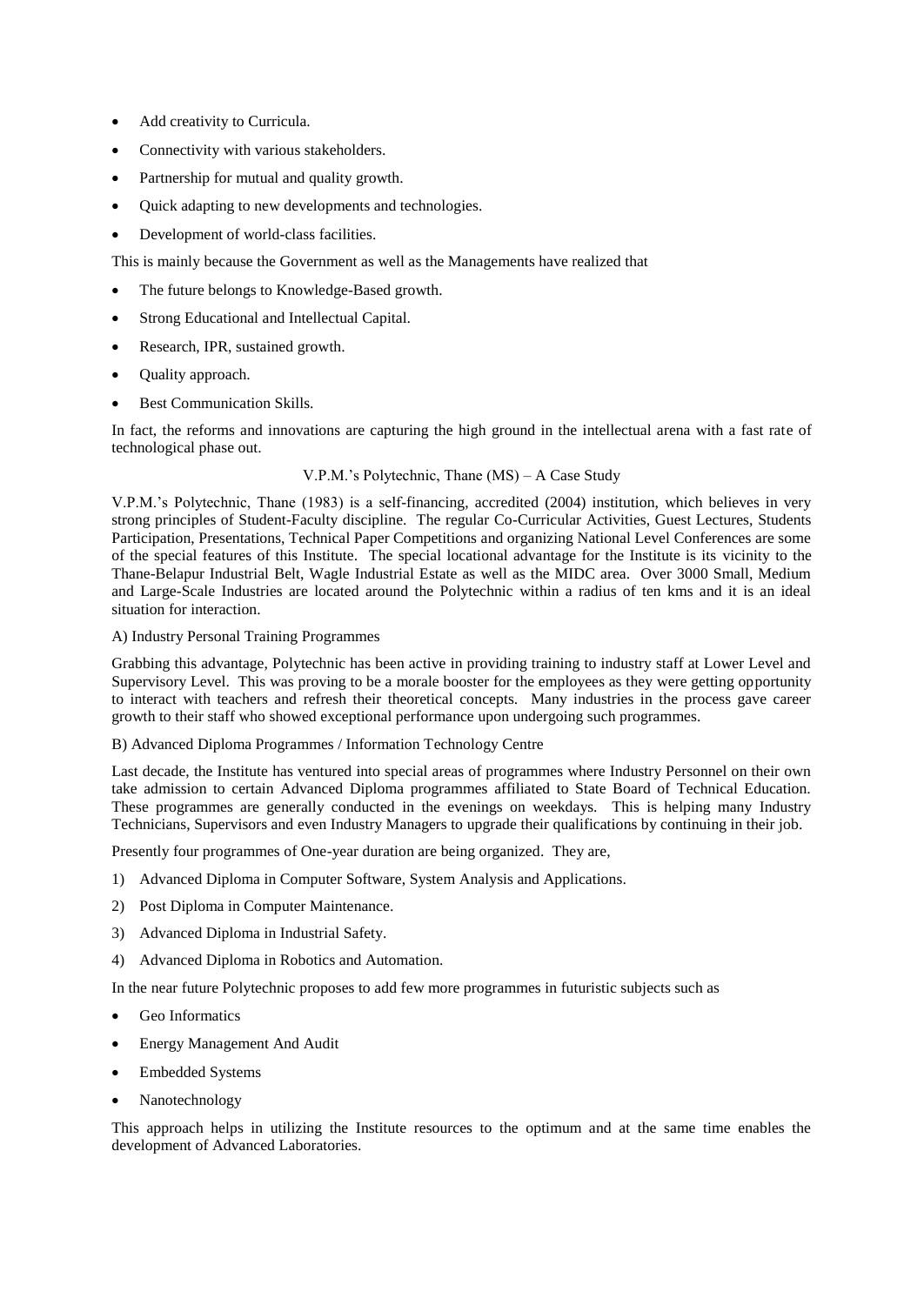Projects of industry standard are undertaken by these experienced students under the guidance of Academic and Industrial Faculty. The academic standard has got a boost with these programmes which enable the participants to upgrade their qualifications.

The Polytechnic presently works around the following model.



Figure 1 - Industry – Institute Interaction Model followed by the Polytechnic – which believes this as the necessity and need of the day.

The enhancement of Economic prosperity for Countries, Industries, Business depends on the effective Management of Technology. At the macro and micro levels industries acknowledge the link between innovations and economic success. Small and Medium Scale sectors looking forward towards Technical Institutions in rendering assistance for mutual benefit.

To push innovation post the idea shape, we believe that there is a need to create new networks. This includes

- People
- Processes
- Strategy
- Structure
- Leadership for doing right things.

The set of competences include

- Conversion Of Knowledge Into Wealth
- Nurturing Young Talents
- Going Global
- Innovative

Innovation Dilemma :

Polytechnic desires to have genuine innovations than imitations. Simple and affordable solutions will be the key to success. We propose to have a Vision beyond academic instructions by maintaining a symbolic relationship with industry.

The Polytechnic has initiated a process of developing Industry Institute Partnership Cell (IIPC) with the objective of strong interaction for programmes to multiple industries and common training programmes.



Figure 2 – Industry Institute Partnership Model